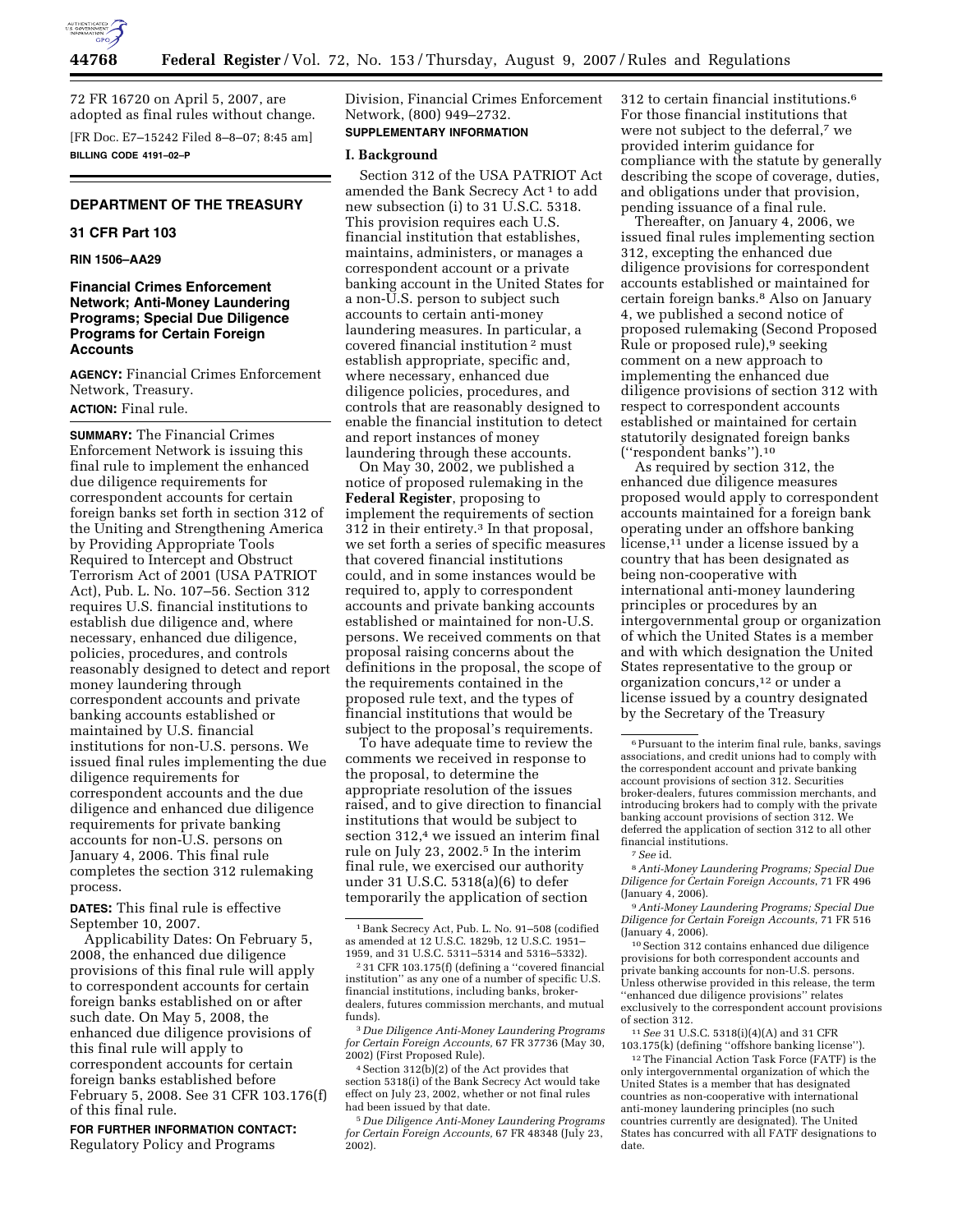(Secretary) as warranting special measures due to money laundering concerns.13 With respect to these accounts, we proposed that a covered financial institution would be required to conduct risk-based enhanced due diligence with regard to a correspondent account maintained for or on behalf of such a foreign bank to guard against money laundering and to report suspicious activity; to ascertain whether such a foreign bank maintains correspondent accounts for other foreign banks 14 and, if so, to conduct appropriate due diligence; and to identify the owners of such a foreign bank if its shares are not publicly traded. This final rule adopts the riskbased enhanced due diligence rule that we proposed on January 4, 2006.

Finally, section 312(b)(1) of the USA PATRIOT Act provides that the Secretary shall issue implementing regulations under this section ''in consultation with the appropriate federal functional regulators (as defined in section 509 of the Gramm-Leach-Bliley Act) of the affected financial institutions.'' This final rule was developed in consultation with the staffs of the federal functional regulators.15

### **II. Summary of Comments and Revisions**

#### *A. Comments*

We received seven comment letters on the Second Proposed Rule. Commenters included U.S. banks, an association of state banking supervisors, and trade associations representing U.S. banks,

14 In the preamble to the Second Proposed Rule, we referred to these relationships as nested accounts or nested banks. It has been suggested that the term ''nested'' is not synonymous with indirect use of a correspondent account. We have not employed the terminology in this final rule.

15Section 509 of the Gramm-Leach-Bliley Act defines federal functional regulators to include the Federal Deposit Insurance Corporation, the Board of Governors of the Federal Reserve System, the Office of the Comptroller of the Currency, the Office of Thrift Supervision, the National Credit Union Administration Board, and the U.S. Securities and Exchange Commission. *See* 15 U.S.C. 6809. The Commodity Futures Trading Commission was defined in section 321 of the USA PATRIOT Act as a federal functional regulator for the purposes of implementing that Act.

foreign banks, the futures industry, investment companies, the securities industry, and the bond markets.16 Eleven trade associations representing covered financial institutions jointly signed one of the comment letters. In general, commenters expressed support for the risk-based approach elaborated in the Second Proposed Rule. We respond to the submitted comments in the *Section-by-Section Analysis*, below.

#### *B. Revisions*

This final rule is substantially similar to the Second Proposed Rule. The following revisions to the rule, which we will explain more fully in the Section-by-Section Analysis below, have been made in response to comments received on the Second Proposed Rule.

First, the provisions requiring covered financial institutions, in appropriate circumstances, to obtain and review ''documentation'' relating to a respondent bank's anti-money laundering program and to ''consider[ ] whether such program appears to be reasonably designed to detect and prevent money laundering'' have been revised to require covered financial institutions, in appropriate circumstances, to obtain and consider ''information'' relating to a respondent bank's anti-money laundering program in order to assess the risk of money laundering presented by the respondent bank's account.

Second, the provision requiring a covered financial institution, in certain circumstances, to take reasonable steps to assess and ''minimize'' money laundering risks related to the customers of their respondent banks has been revised to require a covered financial institution, in certain circumstances, to take reasonable steps to assess and ''mitigate'' such money laundering risks.

#### **III. Section-by-Section Analysis**

*A. Section 103.176(b)—Enhanced Due Diligence for Certain Foreign Banks* 

Section 103.176(b) of this final rule requires a covered financial institution to establish enhanced due diligence procedures that, at a minimum, include taking reasonable steps to (1) Conduct risk-based enhanced scrutiny of correspondent accounts established or maintained for respondent banks to

guard against money laundering and to identify and report suspicious transactions, (2) determine whether the subject respondent bank in turn maintains correspondent accounts for other foreign banks that enable those other foreign banks to gain access to the respondent bank's correspondent account with the covered financial institution and, if so, to take reasonable steps to obtain information to assess and mitigate the money laundering risks associated with such accounts, and (3) determine the identity of each owner of a respondent bank whose shares are not publicly traded, and the nature and extent of each owner's ownership interest.

The commenters generally expressed support for the risk-based approach of the Second Proposed Rule. One commenter suggested that the five risk factors enumerated in our rules implementing the due diligence requirements for correspondent accounts contained in section 312 should also be applied to determine the appropriate extent of enhanced due diligence.<sup>17</sup>

As these five risk factors are meant to apply to all respondent banks, including those subject to the enhanced due diligence provisions of section 312, it would be appropriate to consider the five factors listed in subsection (a)(2) when assessing the risk posed by a respondent bank subject to the provisions of this final rule to help determine the level of enhanced due diligence required. The fourth risk factor in particular—the anti-money laundering regime of the jurisdiction that issued a charter or license to the foreign bank and, to the extent reasonably available, of the home jurisdiction of the foreign bank or its parent 18—may be especially relevant in a covered financial institution's determination of the nature and extent of the risks posed by the correspondent

<sup>13</sup>The Secretary is authorized under section 311 of the USA Patriot Act, after finding that reasonable grounds exist for concluding that a foreign jurisdiction, foreign financial institution, international class of transaction, or type of account is of ''primary money laundering concern,'' to require domestic financial institutions and domestic financial agencies to take certain statutorily defined ''special measures'' against the primary money laundering concern. Section 311 requires the Secretary to consult with various Federal agencies before making such a finding or imposing special measures. For a listing of findings and rulemakings issued pursuant to section 311, *see http://www.fincen.gov/reg*\_*section311.html*.

<sup>16</sup>The comment letters may be inspected at the Financial Crimes Enforcement Network reading room in Vienna, Virginia between 10 a.m. and 4 p.m. Persons wishing to inspect comments must request an appointment by telephone at (202) 354– 6400 (not a toll-free number). The comment letters are also available on our Web site at *http:// www.fincen.gov/71fr516.htm.* 

<sup>17</sup>As part of its general due diligence program for foreign correspondent accounts, a covered financial institution is expected to establish policies, procedures, and controls that include assessing the money laundering risk of a correspondent account based upon consideration of all the risk factors, including (1) The nature of the foreign financial institution's business and the markets it serves; (2) the type, purpose, and anticipated activity of the correspondent account; (3) the nature and duration of the covered financial institution's relationship with the foreign financial institution; (4) the antimoney laundering and supervisory regime of the jurisdiction that issued a charter or license to the foreign financial institution, and its owners if applicable, to the extent that such information is reasonably available; and (5) information known or reasonably available to the covered financial institution about the foreign financial institution's anti-money laundering record. 31 C.F.R. 103.176(a)(2).

<sup>18</sup> 31 CFR 103.176(a)(2)(iv).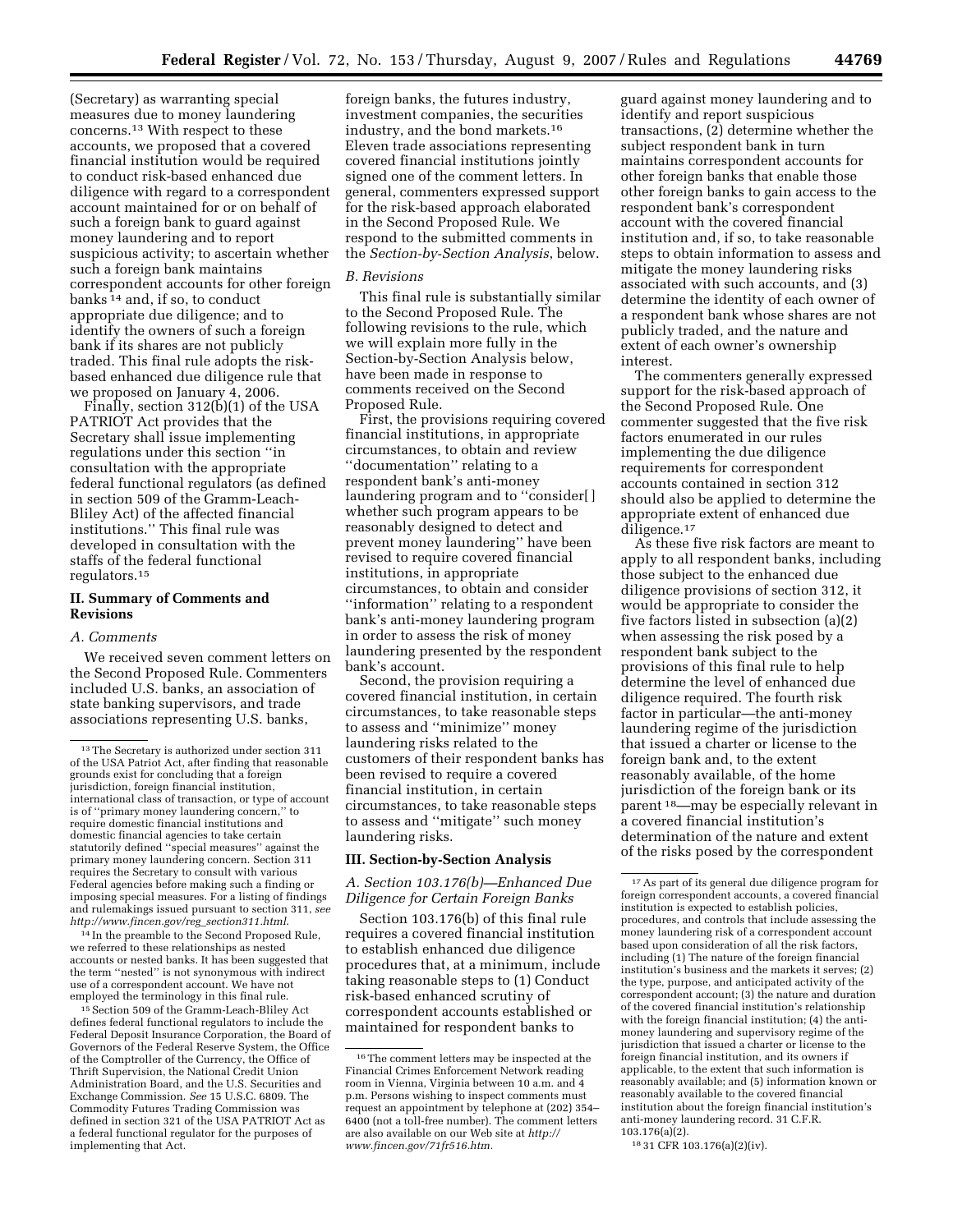accounts for the foreign banks covered by this rule and the extent of the enhanced due diligence that is necessary and appropriate to mitigate these risks.19

1. 103.176(b)(1)—*Enhanced scrutiny to guard against money laundering.*  Section 103.176(b)(1) of the Second Proposed Rule would have required a covered financial institution to conduct risk-based enhanced scrutiny of correspondent accounts established or maintained for respondent banks to guard against money laundering and to identify and report suspicious transactions. This provision is adopted in the final rule without substantial change.

Section 103.176(b)(1)(i) and (ii) of the Second Proposed Rule would have required covered financial institutions, as part of their enhanced due diligence programs when appropriate, to obtain and review documentation related to a respondent bank's anti-money laundering program and consider whether the program appears to be reasonably designed to detect and prevent money laundering. Several commenters questioned the utility of the requirement and expressed concern about the cost of complying with it.

One commenter read the Second Proposed Rule as effectively requiring a covered financial institution to perform an audit of a respondent bank's antimoney laundering program, despite guidance in the preamble stating that an audit was not required. Another commenter similarly expressed concern that this and other provisions of the Second Proposed Rule would cause covered financial institutions to become policemen and regulators. A third commenter was concerned that this provision ultimately would be enforced as a default or mandatory requirement.

Other commenters additionally suggested that obtaining and reviewing documentation frequently would be a difficult and expensive proposition, as such documents may be written only in the native language of a respondent bank. One commenter questioned the utility of reviewing the documentation of a respondent bank's anti-money laundering program and suggested that other due diligence measures, such as reviewing and monitoring transactions conducted by the foreign bank, would be more productive. Other commenters offered that administering a questionnaire to a respondent bank about its anti-money laundering

practices, when appropriate, would be more effective than a review of its antimoney laundering program documents.

In response to these comments, section 103.176(b)(1)(i) of the final rule now requires a covered financial institution, in appropriate circumstances, to obtain and consider information related to the anti-money laundering program of the respondent bank to assess the risk of money laundering presented by the respondent bank's correspondent account. This provision of the final rule is not meant to be a mandatory requirement. Rather, it is intended to be risk-based. We emphasize that whether enhanced due diligence should include a reasonable inquiry into the anti-money laundering program of a respondent bank will depend on the extent to which reviewing the anti-money laundering program of the respondent bank would be appropriate based upon the nature of the correspondent account.20 While covered financial institutions have discretion with respect to implementing this provision, as with other risk-based provisions of the BSA and its implementing regulations, a covered financial institution is responsible for reasonably demonstrating that it is effectively exercising that discretion on a risk-assessed basis.

We revised this due diligence provision of the Second Proposed Rule to clarify that covered financial institutions are expected neither to conduct an audit of the anti-money laundering programs of their respondent bank customers, nor to determine the extent to which the respondent bank's anti-money laundering program is ''reasonably designed to detect and prevent money laundering,'' which may be difficult to determine without

conducting an audit.21 Rather, under the final rule, a covered financial institution is required to consider and assess more generally the extent to which it may be exposed to money laundering risk by the respondent bank's correspondent account. The revision also was made to reduce the burdens associated with reviewing documents, such as language barriers, as well as to provide covered financial institutions with flexibility to determine how to conduct due diligence with respect to a respondent bank's antimoney laundering efforts.

For example, a covered financial institution may, in appropriate circumstances, use a questionnaire, as several commenters suggested, to gather information related to the anti-money laundering program of a respondent bank, provided that the questionnaire and the responses thereto enable a covered financial institution to assess effectively the risk of money laundering presented by the respondent bank. In appropriate situations, such as where a covered financial institution has a sufficient transaction history with a respondent bank, a covered financial institution may also conduct a review of that transaction history to assess the money laundering risk presented by the respondent bank.

As one commenter suggested, a covered financial institution may also, in appropriate circumstances, incorporate its enhanced due diligence efforts into the certification process available under the rules implementing sections 313 and 319(b) of the USA PATRIOT Act.<sup>22</sup> Incorporating a questionnaire into the certification form would not alone affect the safe harbor provided under the rules implementing sections 313 and 319 $(b)$ ,<sup>23</sup> provided that the covered financial institution also obtains and maintains all of the information required under those rules.

We caution, however, that the certifications are subject to renewal only every three years. Waiting until the next certification is required before obtaining information about the respondent bank's anti-money laundering program may not be reasonable for purposes of complying with the enhanced due diligence provisions of section 312. We also remind covered financial institutions incorporating a questionnaire into their certifications that doing so will not extend the section 313 and 319(b) safe harbor to this final rule.

<sup>19</sup>*See* Second Proposed Rule, 71 FR at 517 (adopting a risk-based approach to enhanced due diligence as an alternative to creating exceptions to the enhanced due diligence provisions for foreign banks operating under an offshore banking license).

<sup>20</sup>For example, a covered financial institution may maintain a correspondent account for a respondent bank with which it has had a longstanding relationship, for a respondent bank that only conducts proprietary transactions through the correspondent account, for a respondent bank that is controlled by a U.S. institution, or for a respondent bank whose licensing or home jurisdiction is known for maintaining a comprehensive anti-money laundering regime. In such circumstances, a covered financial institution may determine through experience and due diligence that reviewing information related to the anti-money laundering program of the respondent bank will not provide information that is relevant to the covered financial institution's riskassessment or monitoring of the respondent bank's correspondent account. In contrast, a respondent bank that permits or conducts transactions on behalf of other foreign banks, or operates payablethrough accounts, through the covered financial institution may pose a greater money laundering risk. In such circumstances, conducting due diligence that includes a review of information related to the respondent bank's anti-money laundering program may be appropriate.

<sup>21</sup>*See, e.g.*, Second Proposed Rule, 71 FR at 518 (''[w]e do not contemplate that the covered financial institution would conduct an audit of the foreign correspondent bank's written anti-money laundering program'').

<sup>22</sup>*See* 31 CFR 103.177.

<sup>23</sup> 31 CFR 103.177(b).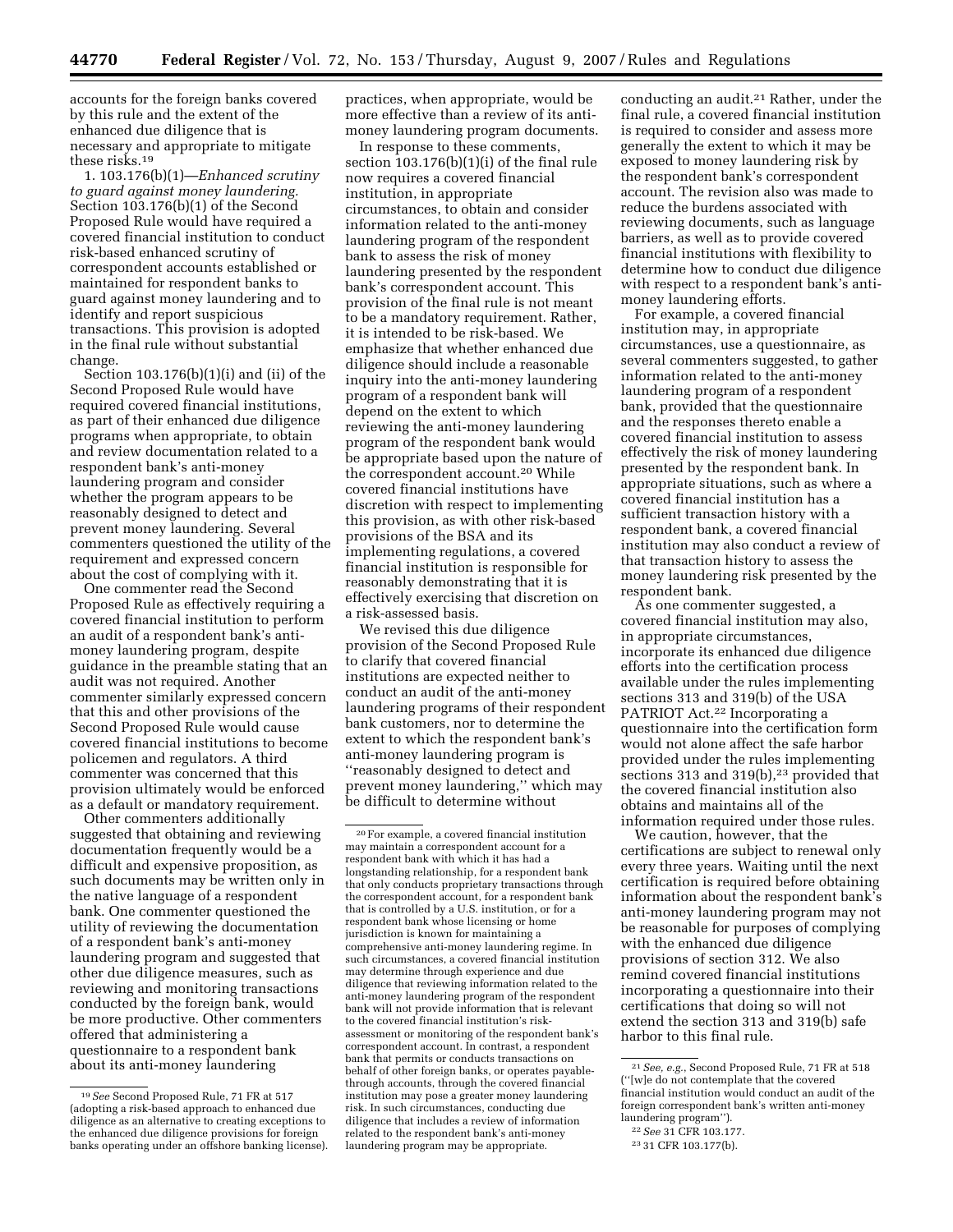Finally, one commenter asked whether a covered financial institution would be required to formulate additional due diligence measures for its accounts for foreign banks that are subject of this final rule if the covered financial institution applies the equivalent of enhanced due diligence required in this final rule to all of its correspondent accounts for foreign financial institutions.24 If a covered financial institution applies both the due diligence program for foreign correspondent accounts 25 and the enhanced due diligence requirements of this final rule to all of its correspondent accounts for foreign financial institutions, then the covered financial institution would not be required to formulate additional due diligence measures for the correspondent accounts it establishes and maintains for foreign banks that are the subjects of this final rule.

Section 103.176(b)(1)(iii) of the Second Proposed Rule would have required covered financial institutions to monitor transactions to, from, or through a respondent bank in a manner that is reasonably designed to detect money laundering and suspicious activity. In the preamble to the Second Proposed Rule, we emphasized that monitoring is an important aspect of enhanced due diligence.26 This monitoring may be conducted manually or electronically, may be done on an individual account basis or by product activity, and should reflect the risk assessment conducted by the covered financial institution on each respondent bank subject of the enhanced due diligence provisions. Section 103.176(b)(1)(iii) has been incorporated into the final rule without change, and has been re-designated as Section 103.176(b)(1)(ii).

Section 103.176(b)(1)(iv) of the Second Proposed Rule would have required covered financial institutions to obtain information from the foreign bank about the identity of any person with authority to direct transactions through any correspondent account that is a payable-through account, and the sources and beneficial owners of funds or other assets in the payable-through account. This provision has been incorporated into the final rule without change, and has been re-designated as Section 103.176(b)(1)(iii).

2. 103.176(b)(2)—Foreign bank customers. Section 103.176(b)(2) of the Second Proposed Rule would have required a covered financial institution to determine whether a respondent bank in turn maintains correspondent accounts for other foreign banks that enable those other foreign banks to gain access to the respondent bank's account with the covered financial institution. If such a situation exists, the Second Proposed Rule would have required the covered financial institution to take reasonable steps to assess and minimize the potential money laundering risk posed by the respondent bank's accounts for those other foreign banks.

Commenters were concerned about the extent to which they would be expected to obtain lists of foreign bank customers from their respondent banks, for the purposes of complying with section 103.176(b)(2).<sup>27</sup> One commenter, for example, stated that it may not be possible to obtain a list of the foreign bank customers of respondent banks due to strict privacy laws in some countries.28 Two commenters suggested that there are situations where it is unlikely, due to the nature of the correspondent account, that funds transfers will be conducted through the account, and therefore the covered financial institution should not be required to obtain lists of, or other information about, foreign bank customers of their respondent banks.

As a general rule, we do not expect that a covered financial institution will request and obtain lists of foreign bank customers from their respondent banks. We do expect, however, that covered financial institutions, based upon their risk assessment of a respondent bank and as part of their enhanced due diligence efforts, will make appropriate inquiries about such factors as the nature of the foreign bank customers the respondent bank serves (if any) and the extent to which transactions for any such foreign bank customer may be conducted through the respondent bank's correspondent account. The covered financial institution also could consult bank reference guides, and monitor or otherwise assess transaction

activity to the extent it may contain foreign bank customer information.29

There may be circumstances, such as in the highest risk situations, where it may be necessary and appropriate to request and obtain the identity of a respondent bank's foreign bank customers directly from the respondent bank. If obtaining such information in appropriate circumstances is not possible—including by monitoring account activity—the covered financial institution should determine, pursuant to section 103.176(d) of this final rule, how to proceed in light of the particular circumstances.

One commenter expressed concern that covered financial institutions may be held responsible, according to the provisions of section 103.176(b)(2), for monitoring and reporting suspicious activity of the foreign bank customers of their respondent banks. The obligation to monitor for and report suspicious activity arises from the rules implementing 31 U.S.C. 5318(g). Under those rules, covered financial institutions must report suspicious activity involving any of their accounts to the extent they know, suspect, or have reason to suspect a violation of law or regulation, including suspicious activity attempted or conducted by, at, or through correspondent accounts they establish or maintain for respondent banks.30 Such activity may involve the respondent bank's foreign bank customers.

One commenter was concerned by the level of due diligence that may be required by the use of the word ''minimize'' in section 103.176(b)(2) of the Second Proposed Rule and suggested replacing with the word *mitigate.* Accordingly, in this final rule, we have revised the relevant clause to require a covered financial institution to ''take reasonable steps to obtain

<sup>24</sup>*See* 31 CFR 103.175(h) (defining ''foreign financial institution'' to include banks, brokerdealers in securities, futures commission<br>merchants, and mutual funds).

 $m^{25}$  31 CFR 103.176(a).<br><sup>26</sup> Second Proposed Rule, 71 FR at 518.

<sup>27</sup>Other commenters requested clarification that the provisions of subsection (b)(2) are risk-based.

<sup>28</sup>One commenter expressed the view that it should not be required to obtain the anti-money laundering programs of the foreign bank customers of a respondent bank. Section 103.176(b)(2) does not contain such a requirement. Obtaining and considering information related to the anti-money laundering program of a foreign respondent bank, and not the program of its foreign bank customers, is set forth in this final rule as an enhanced due diligence procedure when appropriate. *See* 31 CFR  $103.176(b)(1)(i)$ .

<sup>29</sup> In situations where it is unlikely that funds transfers will be conducted through a correspondent account, covered financial institutions may determine that it would not be necessary to obtain a list of the respondent bank's foreign bank customers. We note, however, that correspondent accounts that may not be used to conduct funds transfers nonetheless may be used to launder money and conduct other illicit financial activity.

<sup>30</sup>*See* 31 CFR 103.15(a) (suspicious activity reporting requirements for mutual funds), 31 CFR 103.17(a) (same for futures commission merchants), 31 CFR 103.18(a) (for banks), and 31 CFR 103.19(a) (for broker-dealers in securities). *See also* In the Matter of the Federal Branch of Arab Bank PLC, FinCEN enforcement action 2005–2 (Aug. 17, 2005) and In the Matter of the New York Branch of ABN Amro Bank N.V., FinCEN enforcement action 2005– 5 (Dec. 19, 2005) (financial institutions responsible for monitoring the transactions through correspondent accounts maintained on behalf of foreign financial institutions), available at *http:// www.fincen.gov/reg*\_*enforcement.html*.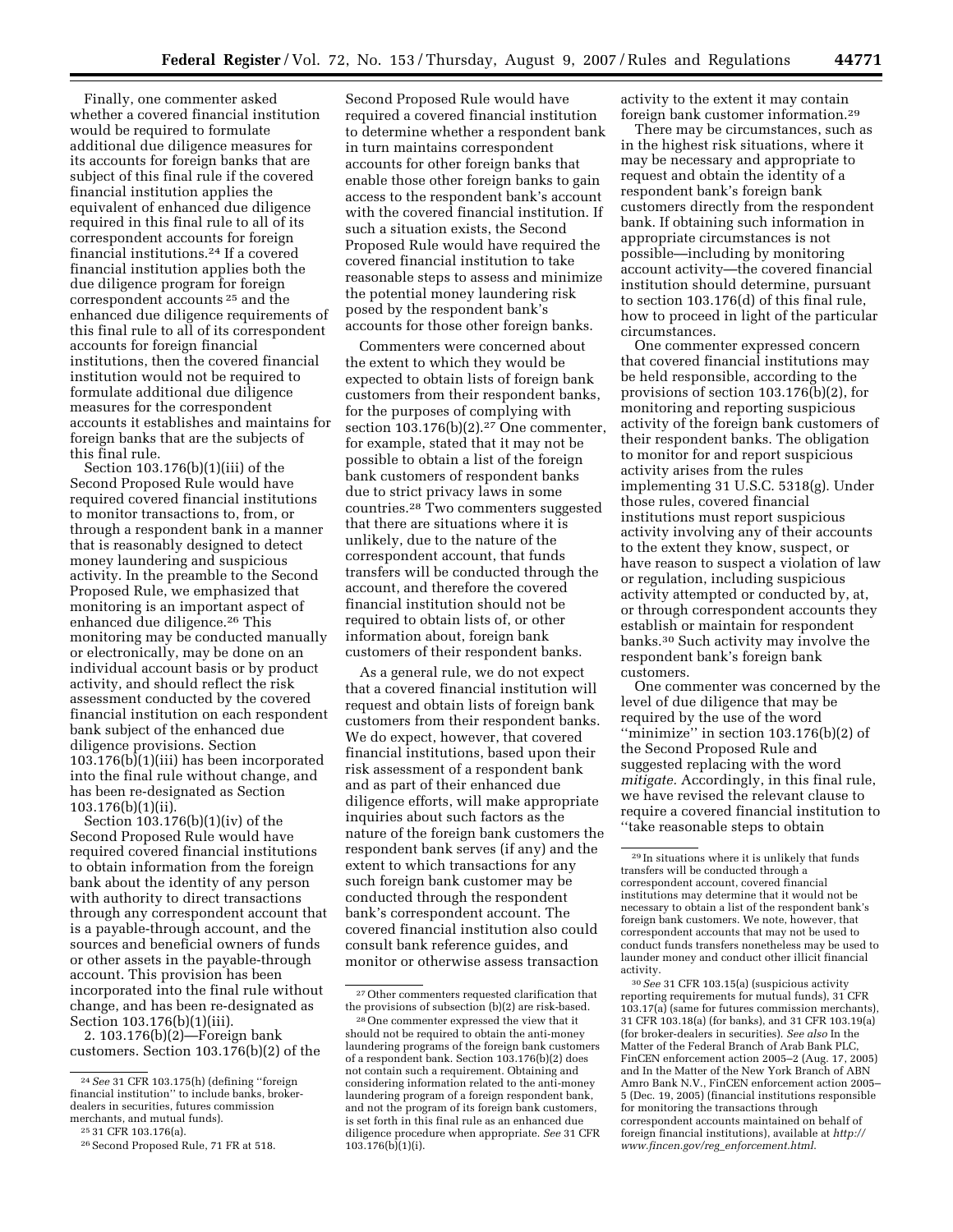information relevant to assess and *mitigate* money laundering risks associated with the foreign bank's correspondent accounts for other foreign banks<sup> $531$ </sup> as the commenter suggested.

Finally, commenters sought clarification as to whether section 103.176(b)(2) is risk-based. The first part of this sub-paragraph requires a covered financial institution to take reasonable steps to ''[d]etermine whether the foreign bank for which the correspondent account is established or maintained in turn maintains correspondent accounts for other foreign banks that use the foreign correspondent account established or maintained by the covered financial institution.'' Making that initial determination is not dependent on the risks associated with a particular respondent bank.

However, once a covered financial institution has taken reasonable steps to make such a determination, it may ''take reasonable steps to obtain information relevant to assess and mitigate money laundering risks associated with the foreign bank's correspondent accounts for other foreign banks, including, as appropriate, the identity of those foreign banks,'' as section 103.176(b)(2) provides and the authorizing statute contemplates. A covered financial institution may take a risk-based approach when determining what steps to gather due diligence information are appropriate.

3. 103.176(b)(3)—*Identification of the owners of foreign banks.* Section 103.176(b)(3) of the Second Proposed Rule would require a covered financial institution to take reasonable steps to identify the owners of a respondent bank if the respondent bank's shares are not publicly traded. The section defined an owner as ''any person who directly or indirectly owns, controls, or has the power to vote 10 percent or more of any class of securities'' of the respondent bank.

One commenter suggested that we increase the proposed 10% threshold for identifying the interest of the owners of respondent banks to 25% for banks that are considered to represent a relatively low level of money laundering risk. Other commenters requested clarification that the provisions of subsection (b)(3) are risk-based.

After consideration, we adopted the proposed threshold into the final rule without change. The final rule covers three specific and relatively small categories of foreign banks that have been designated by statute. We believe that tiered ownership thresholds would undermine the benefit of identifying the

owners of high-risk respondent banks while not appreciably reducing the burden of identifying such owners. Accordingly, we have not adopted a risk-based approach to section 103.176(b)(3).

# *B. Section 103.176(c)—Foreign Banks Subject to Enhanced Due Diligence*

Section 103.176(c) of the Second Proposed Rule set forth the types of foreign banks for which enhanced due diligence would be required, as provided by section 312 of the USA PATRIOT Act. The enhanced due diligence provisions would apply to foreign banks operating under (1) An offshore banking license; 32 (2) a license issued by a country designated as being non-cooperative with international antimoney laundering principles or procedures by an intergovernmental group or organization of which the United States is a member and with which designation the United States representative to the group or organization concurs; 33 or (3) a license issued by a country designated by the Secretary as warranting special measures due to money laundering concerns.34 The final rule adopts this provision without change.

One commenter suggested that we reinstate the proposed exception from the enhanced due diligence requirements of section 312 for an offshore bank that ''has been found, or is chartered in a jurisdiction where one or more foreign banks have been found, by the Board of Governors of the Federal Reserve System under the Bank Holding Company Act or the International Banking Act, to be subject to comprehensive supervision or regulation on a consolidated basis by the relevant supervisors in that jurisdiction." <sup>35</sup> After consideration, we did not include such an exception in this final rule.

We believe that the risk-based provisions of the final rule are better suited to addressing the various risk profiles of respondent banks subject to enhanced due diligence than the proposed exception. Thus, when dealing with an offshore booking location of a bank located in a country with a strong anti-money laundering regime, for example, a covered financial institution ordinarily will not be required to conduct enhanced due

diligence to the same degree as it would with a stand-alone offshore bank.36

One commenter was concerned that a covered financial institution may be cited for a violation of this final rule if it failed to subject an account established or maintained for a high-risk foreign bank to the enhanced due diligence requirements of the rule even when the foreign bank was not in one of the three designated categories of banks subject to enhanced due diligence. However, section 103.176(b) is expressly limited to the foreign banks enumerated at section 103.176(c). With respect to high-risk foreign banks not enumerated in section 103.176(c), a failure to apply appropriate due diligence to a correspondent account maintained for such a foreign bank would constitute a violation of the general due diligence provisions of the correspondent account rule,37 but not the enhanced due diligence provisions of this final rule.

#### *C. Section 103.176(d)—Special Procedures*

According to the provisions of proposed section 103.176(d), a covered financial institution would be required to establish special procedures for circumstances in which appropriate due diligence or enhanced due diligence cannot be performed with respect to a correspondent account. We received no comments on this provision of the Second Proposed Rule. It has been adopted in this final rule without change.

## *D. Section 103.176(e) and (f)— Applicability Rules*

This final rule revises section 103.176(e) and adds new section (f) to reflect the applicability dates of the obligations under this section. The Second Proposed Rule did not address the issue of applicability dates. We are mindful, however, of the obligations that will result from the statutory requirement that enhanced due diligence apply to all correspondent accounts maintained for certain foreign banks, regardless of when the accounts were opened. Effective 180 days after the date of publication of this final rule, the requirements of this final rule will

<sup>31</sup>Emphasis added.

<sup>32</sup>*See supra* note 11.

<sup>33</sup>*See supra* note 12.

<sup>34</sup>*See supra* note 13.

<sup>35</sup>*See* First Proposed Rule, 67 FR at 37743.

<sup>36</sup>*See supra* note 19 and accompanying text (recognizing that the anti-money laundering and supervisory regime of the jurisdiction that issued a charter or license to a foreign bank may be particularly relevant in assessing the money laundering risk posed by the foreign bank and a mitigating risk factor for the purposes of complying with the enhanced due diligence provisions, as also may be the regime of the home jurisdiction of the foreign bank or its parent to the extent relevant information is readily available).

<sup>37</sup>*See* 31 CFR 103.176(a).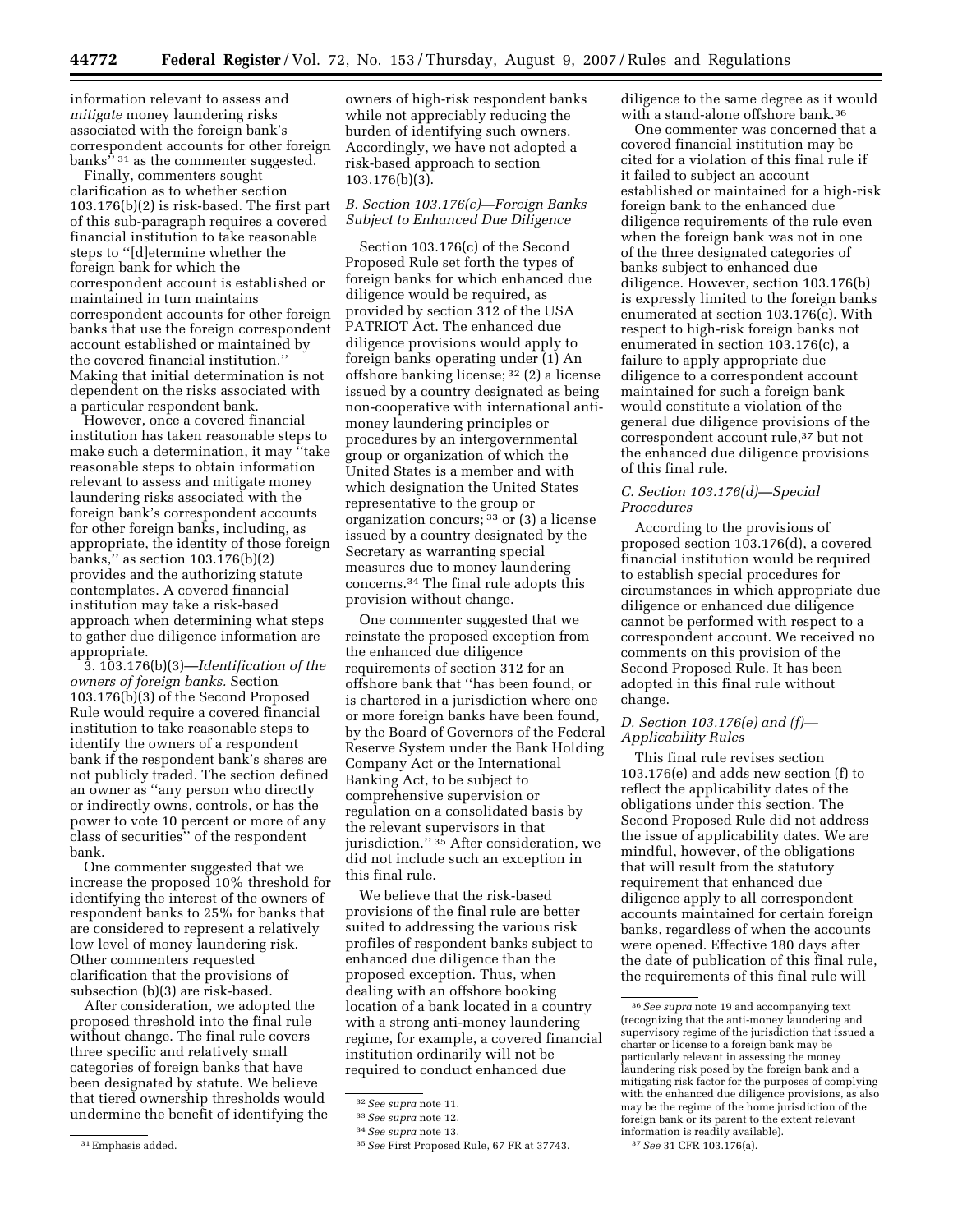apply to correspondent accounts opened on or after that date. Effective 270 days after the date of publication of this final rule, the rule's requirements will apply to all correspondent accounts opened prior to the date that is 180 days after the date of publication of this final rule.

Section  $103.176(f)(2)$  contains a special implementation rule for banks. This special implementation rule requires banks that have been subject to the provisions of our interim final rule 38 to continue to comply with the existing enhanced due diligence requirements for correspondent accounts of section 312 until the effective dates described in section 103.176(f)(1) are triggered.

Section 103.176(f)(3) contains a special implementation rule for all other covered financial institutions. This section provides that securities brokerdealers, futures commission merchants, introducing brokers, mutual funds, and trust banks or trust companies that have a federal regulator are not required to comply with the enhanced due diligence provisions until the effective dates described in section 103.176(f)(1) are triggered.

#### *E. Section 103.176(g)—Exemptions*

New section 103.176(g) restates and conforms the exemption for certain financial institutions from the due diligence and enhanced due diligence requirements of section 103.176.

### **IV. Regulatory Flexibility Act**

We certified that the January 4, 2006 proposed rule would not have a significant economic impact on a substantial number of small entities. We made this certification because the proposed rule would provide guidance concerning certain mandated enhanced due diligence requirements in section 312 of the Act, and because the financial institutions that would be covered by the rule tend to be larger institutions.

One commenter expressed concern that the final rule will make it prohibitive for smaller institutions to engage in the foreign correspondent banking business. However, this final rule does not impose significant new burdens on covered financial institutions of any size. Since at least 2002, the depository institutions covered by this rule have been subject to an interim final rule containing substantially similar enhanced due diligence requirements.39 Other covered financial institutions have been required to establish and maintain anti-money laundering programs reasonably designed, among other things, to prevent money laundering through correspondent accounts generally.40

Because the terms of the interim rule and the final rule are substantially similar, and because the single comment does not provide evidence of any significant economic impact created by the interim or final rule, we believe that the final rule will not have a significant economic impact on a substantial number of small businesses. We also note that even if, as the comment asserts, the rule made foreign correspondent banking prohibitive for small entities, this would establish neither that a substantial number of small entities engage in foreign correspondent banking, nor that any that do derive significant revenue from such business.

Moreover, we have incorporated flexibility into this final rule, particularly by shifting from the prescriptive approach to compliance proposed in the First Proposed Rule to the risk-based approach adopted in this final rule. This flexibility will permit each covered financial institution to tailor its enhanced due diligence program for statutorily designated foreign banks 41 to fit its size and the risks of its customer base.

For these reasons, it is hereby certified, pursuant to the Regulatory Flexibility Act (5 U.S.C. 601 *et seq.*), that this final rule will not have a significant economic impact on a substantial number of small businesses.

#### **V. Executive Order 12866**

This final rule is not a ''significant regulatory action'' as defined in Executive Order 12866. Accordingly, a regulatory assessment is not required.

### **VI. Paperwork Reduction Act**

The collection of information contained in this final rule has been approved by the Office of Management and Budget in accordance with the Paperwork Reduction Act of 1995 (44 U.S.C. 3507(d)), and was assigned Office of Management and Budget Control Number 1506–0046. An agency may not conduct or sponsor, and a person is not required to respond to, a collection of information unless it displays a valid

control number assigned by the Office of Management and Budget.

The only requirements in the final rule that are subject to the Paperwork Reduction Act are set forth in 31 CFR 103.176(b)(1)(i), 103.176(b)(1)(iii)(A), and 103.176(b)(3), requiring covered financial institutions to obtain information relating to certain foreign banks' anti-money laundering programs, when appropriate, to obtain information from such foreign banks about the identity of any person with authority to direct transactions through a correspondent account that is a payablethrough account and the sources and beneficial owner of funds or other assets in the payable-through account, when appropriate, and to obtain the identity of certain owners of any such foreign bank that is privately owned and the nature and extent of the ownership interest. The estimated annual average burden associated with this collection of information was one hour per recordkeeper. We estimated that there would be 28,163 recordkeepers, for a total of 28,163 annual burden hours.<sup>42</sup> We received two comments on this burden estimate.

One commenter argued that the burden would ''number into the hundreds of hours, at a minimum.'' The number of burden hours set forth under the Paperwork Reduction Act is designed to be an average, however, and includes recordkeepers subject to the provisions of this final rule that may not maintain correspondent accounts for statutorily designated foreign banks. Moreover, the number of burden hours pertains only to the collection of information when appropriate, and not to the review of the information.

Another commenter suggested that the number of burden hours may be two hours per year instead of one hour. We accept that estimate and, accordingly, have adjusted our final estimate of burden hours to two hours per recordkeeper.

Comments concerning the accuracy of this recordkeeping burden estimate and suggestions for reducing this burden should be sent (preferably by fax (202– 395–6974)) to Desk Officer for the Department of the Treasury, Office of Information and Regulatory Affairs, Office of Management and Budget, Paperwork Reduction Project (1506), Washington, DC 20503 (or by the internet to *ahunt@omb.eop.gov*), with a copy by regular mail to Financial Crimes Enforcement Network, P.O. Box 39, Vienna, VA 22183, ''ATTN: Regulation Identifier Number 1506– AA29'' or by electronic mail to

<sup>38</sup>*See supra* note 5 and accompanying text. 39 *Due Diligence Anti-Money Laundering Programs for Certain Foreign Accounts,* 67 FR

<sup>48348 (</sup>July 23, 2002).

<sup>40</sup>*See* Anti-Money Laundering Programs for Financial Institutions, 67 FR 21110 (April 29, 2002) (establishing anti-money laundering program requirements for federally regulated depository institutions, broker-dealers in securities, futures commission merchants, and introducing brokers in commodities). *See also Anti-Money Laundering Program for Mutual Funds,* 67 FR 21117 (April 29, 2002).

<sup>41</sup>*See supra* text accompanying footnotes 11–13. 42Second Proposed Rule, 71 FR at 519.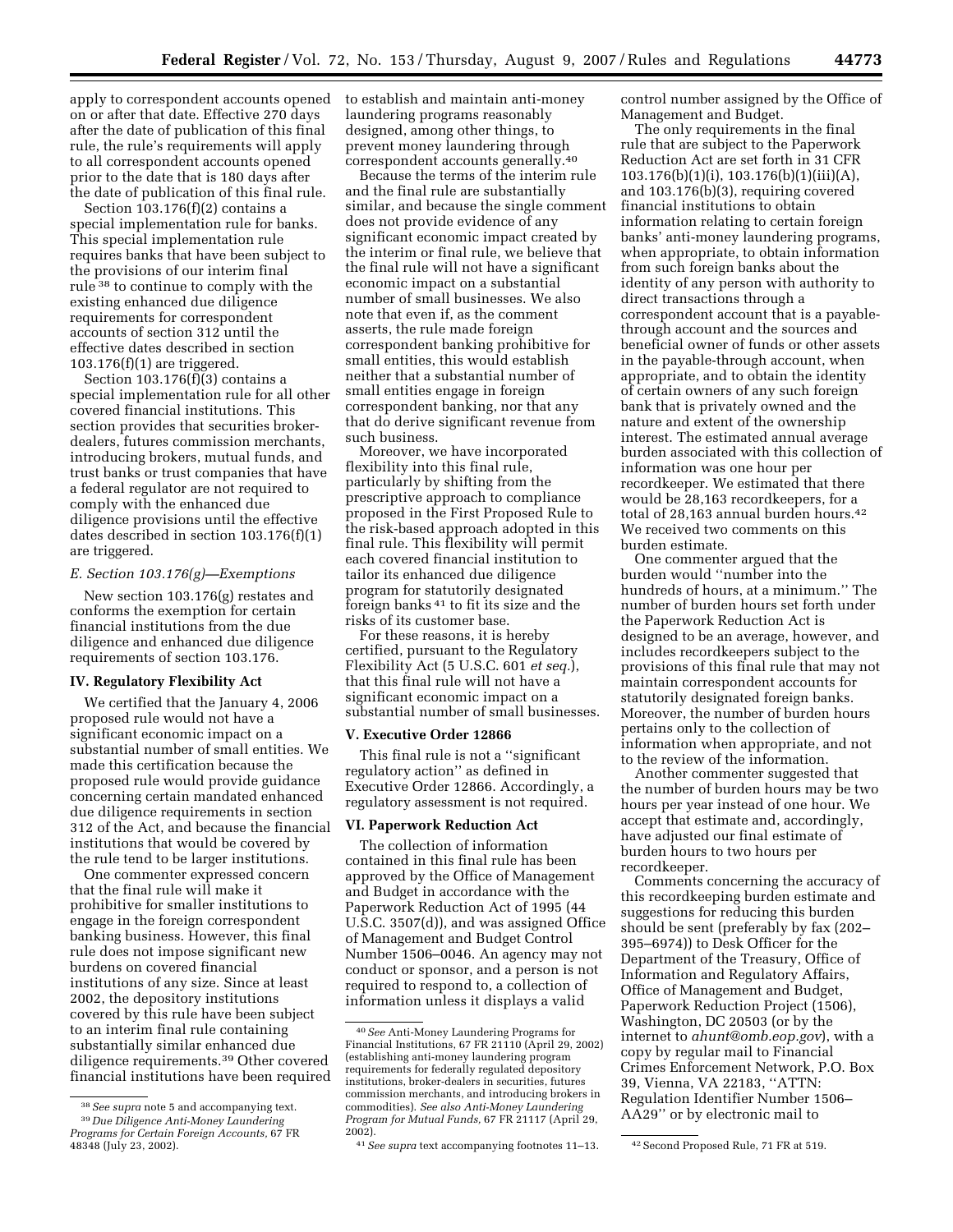*regcomments@fincen.treas.gov* with the caption ''ATTN: Regulatory Information Number 1506–AA29'' in the body of the text.

## **List of Subjects in 31 CFR Part 103**

Banks, Banking, Brokers, Countermoney laundering, Counter-terrorism, Currency, Foreign banking, Reporting and recordkeeping requirements.

## **Authority and Issuance**

■ For the reasons set forth above, we are amending subpart I of 31 CFR Part 103 as follows:

# **PART 103—FINANCIAL RECORDKEEPING AND REPORTING OF CURRENCY AND FOREIGN TRANSACTIONS**

■ 1. The authority citation for part 103 continues to read as follows:

**Authority:** 12 U.S.C. 1829b and 1951–1959; 31 U.S.C. 5311–5314 and 5316–5332; title III, secs. 311, 312, 313, 314, 319, 326, 352, Pub. L. 107–56, 115 Stat. 307.

■ 2. In subpart I, amend § 103.176 by adding paragraphs (b) and (c), revising paragraphs (d) and (e), and adding paragraphs (f) and (g) to read as follows:

#### **§ 103.176 Due diligence programs for correspondent accounts for foreign financial institutions.**

\* \* \* \* \*

(b) *Enhanced due diligence for certain foreign banks.* In the case of a correspondent account established, maintained, administered, or managed in the United States for a foreign bank described in paragraph (c) of this section, the due diligence program required by paragraph (a) of this section shall include enhanced due diligence procedures designed to ensure that the covered financial institution, at a minimum, takes reasonable steps to:

(1) Conduct enhanced scrutiny of such correspondent account to guard against money laundering and to identify and report any suspicious transactions in accordance with applicable law and regulation. This enhanced scrutiny shall reflect the risk assessment of the account and shall include, as appropriate:

(i) Obtaining and considering information relating to the foreign bank's anti-money laundering program to assess the risk of money laundering presented by the foreign bank's correspondent account;

(ii) Monitoring transactions to, from, or through the correspondent account in a manner reasonably designed to detect money laundering and suspicious activity; and

(iii)(A) Obtaining information from the foreign bank about the identity of any person with authority to direct transactions through any correspondent account that is a payable-through account, and the sources and beneficial owner of funds or other assets in the payable-through account.

(B) For purposes of paragraph (b)(1)(iii)(A) of this section, a *payablethrough account* means a correspondent account maintained by a covered financial institution for a foreign bank by means of which the foreign bank permits its customers to engage, either directly or through a subaccount, in banking activities usual in connection with the business of banking in the United States.

(2) Determine whether the foreign bank for which the correspondent account is established or maintained in turn maintains correspondent accounts for other foreign banks that use the foreign correspondent account established or maintained by the covered financial institution and, if so, take reasonable steps to obtain information relevant to assess and mitigate money laundering risks associated with the foreign bank's correspondent accounts for other foreign banks, including, as appropriate, the identity of those foreign banks.

(3)(i) Determine, for any correspondent account established or maintained for a foreign bank whose shares are not publicly traded, the identity of each owner of the foreign bank and the nature and extent of each owner's ownership interest.

(ii) For purposes of paragraph (b)(3)(i) of this section:

(A) *Owner* means any person who directly or indirectly owns, controls, or has the power to vote 10 percent or more of any class of securities of a foreign bank. For purposes of this paragraph (b)(3)(ii)(A):

(1) Members of the same family shall be considered to be one person; and

(2) *Same family* has the meaning provided in § 103.175(l)(2)(ii).

(B) *Publicly traded* means shares that are traded on an exchange or an organized over-the-counter market that is regulated by a foreign securities authority as defined in section 3(a)(50) of the Securities Exchange Act of 1934  $(15 \text{ U.S.C. } 78c(a)(50)).$ 

(c) *Foreign banks to be accorded enhanced due diligence.* The due diligence procedures described in paragraph (b) of this section are required for any correspondent account maintained for a foreign bank that operates under:

(1) An offshore banking license;

(2) A banking license issued by a foreign country that has been designated as non-cooperative with international anti-money laundering principles or procedures by an intergovernmental group or organization of which the United States is a member and with which designation the U.S. representative to the group or organization concurs; or

(3) A banking license issued by a foreign country that has been designated by the Secretary as warranting special measures due to money laundering concerns.

(d) *Special procedures when due diligence or enhanced due diligence cannot be performed.* The due diligence program required by paragraphs (a) and (b) of this section shall include procedures to be followed in circumstances in which a covered financial institution cannot perform appropriate due diligence or enhanced due diligence with respect to a correspondent account, including when the covered financial institution should refuse to open the account, suspend transaction activity, file a suspicious activity report, or close the account.

(e) *Applicability rules for general due diligence.* The provisions of paragraph (a) of this section apply to covered financial institutions as follows:

(1) *General rules*—(i) *Correspondent accounts established on or after July 5, 2006.* Effective July 5, 2006, the requirements of paragraph (a) of this section shall apply to each correspondent account established on or after that date.

(ii) *Correspondent accounts established before July 5, 2006.* Effective October 2, 2006, the requirements of paragraph (a) of this section shall apply to each correspondent account established before July 5, 2006.

(2) *Special rules for certain banks.*  Until the requirements of paragraph (a) of this section become applicable as set forth in paragraph (e)(1) of this section, the due diligence requirements of 31 U.S.C. 5318(i)(1) shall continue to apply to any covered financial institution listed in § 103.175(f)(1)(i) through (vi).

(3) *Special rules for all other covered financial institutions.* The due diligence requirements of 31 U.S.C 5318(i)(1) shall not apply to a covered financial institution listed in § 103.175(f)(1)(vii) through (x) until the requirements of paragraph (a) of this section become applicable as set forth in paragraph (e)(1) of this section.

(f) *Applicability rules for enhanced due diligence.* The provisions of paragraph (b) of this section apply to covered financial institutions as follows: